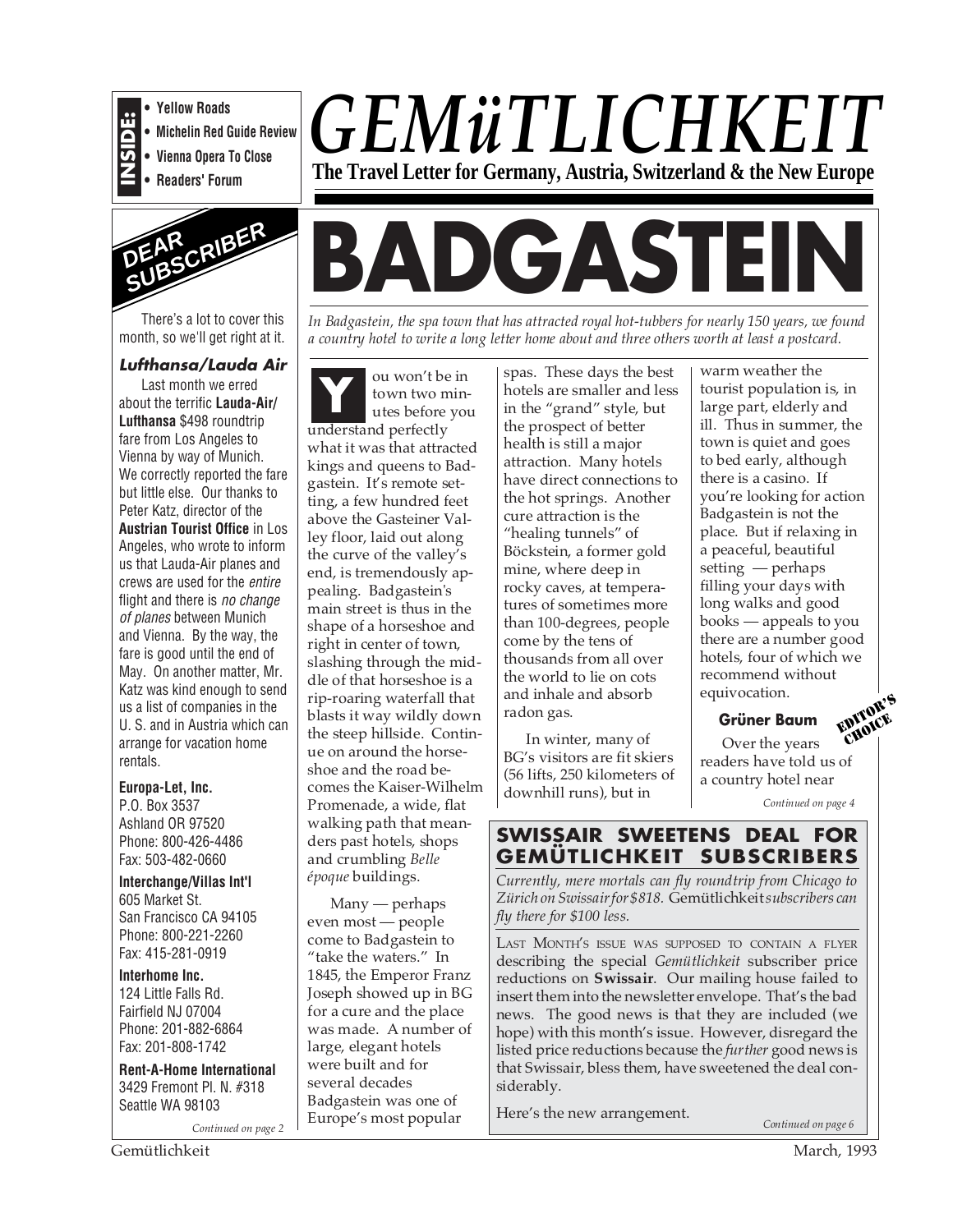### *DEAR SUBSCRIBER*

*Continued from page 1*

Phone: 206-545-6963 Fax: 206-774-3074

### **Alda Travel Agency**

Universitätsstrasse 11 A-1010 Vienna Phone: 1-42 16 26

### **Domino Apartments**

Sonnenfelsgasse 3/2d A-1010 Vienna Phone: 222-513 45 97

#### **Interhome**

Alpenstrasse 54 A-5020 Salzburg Phone: 662-845586

### **Pego**

Holiday Home Rentals in Austria Saegeweg 1 A-6700 Bludenz Phone: 5552-65666 Fax: 552-63801

### **Michelin Red Makes Changes**

The 1993 Michelin Red Guide for Germany, a book we consider essential for travel in Germany, particularly for the auto traveler, has made its annual late winter appearance.

We bought our first red guide 20 years ago and since then have never set foot on European soil without one or more of these invaluable books in our suitcase. They are also superb for trip planning and, for the frequent traveler to Germany, France, Spain, Portugal, Italy, Great Britain and the Benelux countries, a great reference to have around the house.

The price for the 1993 Deutschland guide is up another dollar to \$25.95. Two years ago it cost \$19.95. But rising prices have not been accompanied by added features. Last year for example, Michelin dropped its listing of "Holiday Villages," vacation apartments with cooking facilities that rent by the week, typically at far lower prices than comparable hotel accommodations. Now Michelin has changed the format for listing hotel room rates. For the past several editions, the book has given prices for the highest and lowest priced single room and for the highest and lowest double. Now, for reasons we can't even guess, rate information is limited to the price for the least expensive single and the highest priced double. Figuring what you might pay for a room is now much more a matter of guesswork. Granted, a lot of hotels price their rooms evenly, with only a 10 or 20 DM price spread from the lowest to the highest priced rooms. For those hotels, Michelin's new format is still useful.

On the other hand, many small, familyrun hotels have two or three special rooms priced from 25% to 75% higher than their standard doubles. If your budget calls for a double at 160 DM or less, what are you to do when the Michelin listing shows 128/ 220? That means the cheapest single is 128 DM and the top double goes for 220 DM. A hotel might have several comfortable doubles at 160 DM but you can't determine that from the current edition. A case in point is one of our favorite hotels, the **Anker** in Marktheidenfeld, less than an hour's drive east of the Frankfurt Airport. The 1992 Red Guide listed the Anker's

range for double rooms as 150/280. That's quite a spread, \$90 to \$169. A lot of folks who wouldn't pay \$169 for a room might still stop at the Anker if they knew they could get a double for under \$100. But this year one might conclude from the information in Michelin that the Anker — with a 1993 top double room price of 300 DM (\$181) — is too expensive.

The traveler looking for a single room is no better served. It seems as though every hotel has one or two broom-closet singles priced substantially below the normal single room. A traveler with a reservation for one of these rooms might end up paying 50% to 100% more in order to get suitable accommodations. Or, worse, they could find themselves stuck in a cramped, airless room.

On the plus side, Michelin continues to expand its listings for hotels and restaurants in the Eastern part of Germany. While ordinary guidebooks may review a few dozen hotels and restaurants in the East, nearly all of which are in big cities, Michelin lists over 1,000 in more than 200 cities. And now, three years into unification, the Red Guide has finally tabbed two Eastern Germany restaurants for special recognition. The **Zum goldenen Reiter** in Schwerin, 207 kilometers northwest of Berlin, and the **Gasthaus zum weissen Schwan** in Weimar have been included in the category of restaurants Michelin considers as offering "good value for money and serving carefully prepared meals, often of regional cooking." About 25 hotels, most of them in smaller towns,

### **Rating Key - Hotel**

| Vol. 7, No. 3 $GEMWTLICHKEIT$<br><b>March, 1993</b><br>The Travel Letter for Germany, Austria, Switzerland & the New Europe                                                                                                                                                                                                                                                                                                                                                                                                                                                                                                                                                                                                                                                                    | natility New Protect<br>Basic accommodations or a hotel that underachieves. Suitable only<br>for stays of one or two nights.<br>Good hotel, typical of its class. Suitable for a longer stay.<br>П                                                                                                                                                                                                                                                                                                                                                                                                                                                                                                                                                     |  |
|------------------------------------------------------------------------------------------------------------------------------------------------------------------------------------------------------------------------------------------------------------------------------------------------------------------------------------------------------------------------------------------------------------------------------------------------------------------------------------------------------------------------------------------------------------------------------------------------------------------------------------------------------------------------------------------------------------------------------------------------------------------------------------------------|--------------------------------------------------------------------------------------------------------------------------------------------------------------------------------------------------------------------------------------------------------------------------------------------------------------------------------------------------------------------------------------------------------------------------------------------------------------------------------------------------------------------------------------------------------------------------------------------------------------------------------------------------------------------------------------------------------------------------------------------------------|--|
| Editor & Publisher:  Robert H. Bestor, Jr.<br>Associate Editors:  E. Schiller, L. Troop<br>Contributing Editors:  C. Fischer, R. Holliday<br>Design & Composition:  Paul T. Merschdorf<br>Subscription Dept:  N. Badely, K. Steffans<br><b>Gemütlichkeit</b> (ISSN 10431756) is published monthly by UpCountry Pub-<br>lishing, 2892 Chronicle Avenue, Hayward, CA 94542. TOLL FREE: 1-800/<br>521-6722 or 510/538-0628. FAX: 510/582-8296. Subscriptions are \$67 per<br>year for 12 issues. While every effort is made to provide correct information<br>in this publication, the publishers can make no guarantees regarding<br>accuracy. Second-class postage paid in Hayward, CA.<br><i>POSTMASTER: SEND ADDRESS CHANGES TO:</i><br>Gemütlichkeit, 2892 Chronicle Ave., Hayward, CA 94542 | A cut above other hotels in its price category.<br>Ш<br>IV<br>Excellent accommodations.<br>V<br>A great hotel, world-class, could be a memorable experience.<br><b>Restaurants</b><br>Acceptable meals, but <i>only</i> if the price is right.<br><b>AND REAL</b><br>Good food but not good value, overpriced.<br>冷冷<br>Serves good, plain food, typical of the region.<br>A cut above other restaurants in its price category.<br>☆<br>Outstanding food and service.<br>사자<br>☆☆☆ A great restaurant in every respect<br><b>Special Designations</b><br>By virtue of location, decor, special charm, warmth of management,<br>G<br>or combination thereof, an especially pleasant establishment.<br>Offers significant value.<br>s<br>Stay away.<br>Ø |  |

Gemütlichkeit 2 March, 1993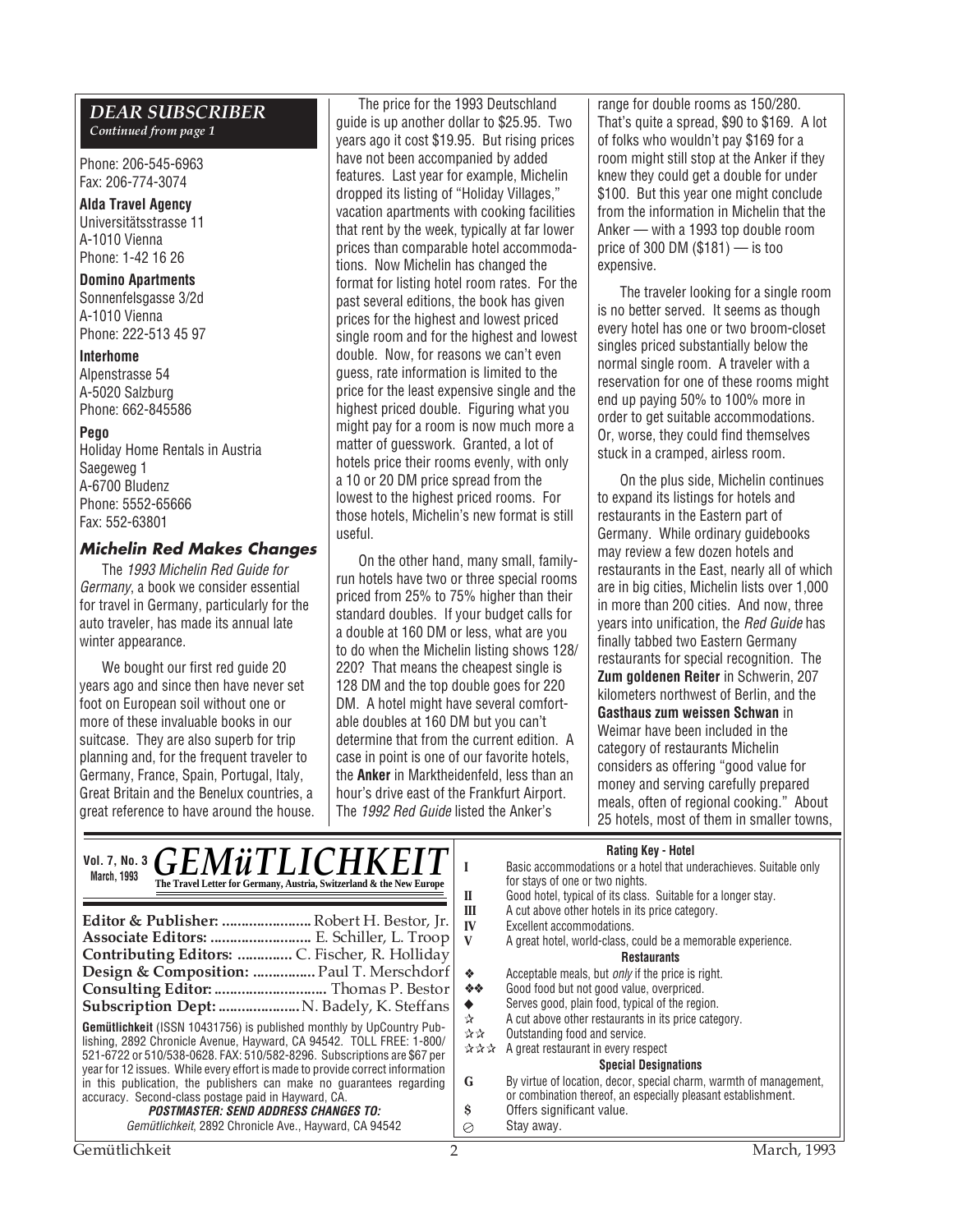have been awarded the Michelin "red rocking chair" as being "very quiet or quiet, secluded hotels."

Here are a few quick impressions of the 1993 edition.

### **• Strange Omissions**

Omitting hotels **Trumer Stube**, **Pension Wolf** & **Goldfassan** in Salzburg (one of a handful of non-German towns included in the guide). Omitting restaurants **Fofi** and **Florian** in Berlin, while including tired and touristy **Kopenhagen**. Not listing Munich's **Hotel Opera**, an exquisite little place in the Lehel district.

### **• Notable bargains**

The **Hotel Kraft** with a top double price of 195 DM/\$117, by far the least expensive of 22 Munich hotels to which Michelin gives its "comfortable" (two "roof peaks") rating. Other Munich hotels in that category range from a double room price of 225 DM/\$136 (**An der Oper**) to 410 DM/\$247 (**Hungar-Hotel** and **Hotel Budapest**).

In Berlin the **Hotel Domus** has a top of 245 DM/\$148 while its competitors in the two roof peak category range from 298 DM/\$180 (the boxy, charmless **Hamburg** with 240 mostly tiny guestrooms) to 525 DM/\$316 (**Berlin Excelsior**). The "single peak" **Atrium-Hotel** has a top of 150 DM/\$90. We don't know the hotel, but that's an incredible price for 1993 Berlin.

In the countryside, the splendid **Romantik Hotel Bierhütte** in Hohenau, about 25 miles north of Passau, has a top of 204 DM/\$123.

### **• Falls from grace**

In Garmisch-Partenkirchen the **Forsthaus Graseck**, a favorite of ours since 1979 but which we have recently criticized for lumpy mattresses and worn furnishings, is no longer listed. The Red Guide is much used by Europeans and to be left out of the book could be a death blow to the hotel's obviously under capitalized owners. Even new beds and furniture didn't help.

A hotel which for many years led Michelin's Garmisch-Partenkirchen list, the **Posthotel Partenkirchen**, has now slipped below **Grand-Hotel Sonnenbichl** and **Reindl's Partenkirchner Hof**.

### **• Out of line**

Hotels in smaller cities are supposed to be less expensive. Room rates in Heidelberg, however, take one's breath away. Top price for a double room at the charming little Hirschgasse is 694 DM/ \$418. It's good, folks, but not *that* good. **Der Europäische Hof** is 620 DM/\$373 and even the dingy **Alt Heidelberg** is 280 DM/ \$168. We wouldn't stay there at half the price.

### **• Good cooking**

For the best food in Germany head for the Black Forest town of Baiersbronn, about 30 kilometers south of Baden-Baden. Nearby, in Tonbach, is the **Schwarzwaldstube**, which is celebrating its canonization to Michelin sainthood. This year it was awarded a third Michelin star, joining only two other German restaurants, **Aubergine** in Munich and **Im Schiffchen** near Düsseldorf. There are about a dozen German restaurants which have been give two stars and one of them. the **Restaurant Bareiss**, is also outside Baiersbronn, only a couple of miles from Schwarzwaldstube.

### **Imperial Austria**

Richard Davidson has been a Gemütlichkeit subscriber for several years and, through his company, **austria ski**, an organizer of travel to Austria for much longer than that. In 1993 he is offering a new program of "stay put" vacations to single Austrian destinations. Called "Imperial Austria" the vacations are to Innsbruck, Baden by Vienna and to the town of Steyr.

The concept was designed with the "mature" traveler in mind and is based on a seven-day residence in one strategically located Austrian town from which full and half-day excursions depart.

Mr. Davidson's company makes two extraordinary promises to customers: first, they guarantee travelers will be "not just satisfied but pleased" with the trips or their money will be refunded; and, second, there is no penalty for cancellation.

I was particularly intrigued by the program to Steyr, about halfway between Vienna and Salzburg and close enough for daytrips to Bohemia. The per person price for the May trip is \$1,075 per person and \$1,375 in October. Prices include airfare.

ground transport, seven nights in a first class hotel, breakfasts and dinners. Prices are based on New York departure and a "moderate supplement will be applied for departure from your nearest airport." In Steyr you will stay either in the **Hotel Mader** or the **Romantik Hotel Minichmayr**, whose restaurant is rated by Gault Millau. The full-day trip to Bohemia is an additional \$52.

Call 800-333-5533 for brochures and information.

### **Odds & Ends**

The **Titlis Cableway** in Engleberg (central Switzerland) now has revolving cable-cars. You'll see a 360-degree panorama during your ride up the mountain....Innsbruck has a new casino, Austria's 12th...Last month in our note on travel consultant Karen Pasold, we forgot to pass on a recommendation of hers. As a quide to the city of Vienna, Mrs. Ulrike Danniger-Kren, according to Ms. Pasold, is an "absolute delight." Her fee for one day is 2,500 OS (\$216). Write her at Hennersdorfstrasse 17, A-2333 Leopoldsdorf, phone (2) 235- 2296...Hamburg has opened a **Museum of Erotic Art**, the latest attraction of the city's red-light district, the Reeperbahn... There is a museum devoted to cats in Basel, Switzerland. The **Katzen Museum**, only open Sundays and by appointment, is at 101 Baselstrasse in the Basel suburb of Riehen. Phone: 061-67 26 84.

A couple of years ago we took a short cruise down the Danube on the **M. S. Mozart**, a luxurious ship that served disappointing food. A first look at the Mozart's 1993 prices causes rapid eye blinking. The seven-day Passau to Budapest tour for two persons costs \$5,676. That's on the Dorabella Deck (at the waterline). Up on the Tamino Deck, the same room for two is \$7,200. Other vessels which ply the river are less pricey. A couple can ride the **M. S. Swiss Pearl** from Vienna to Nürnberg, or vice versa, for \$3,014. Contact DDSG-Danube Cruises Austria, 800-999- 0226, fax 310-641-8049...DDSG also operates the Vienna-Budapest hydrofoil. Service begins April 9 and the one-way fare is \$79, roundtrip \$114. $\blacksquare$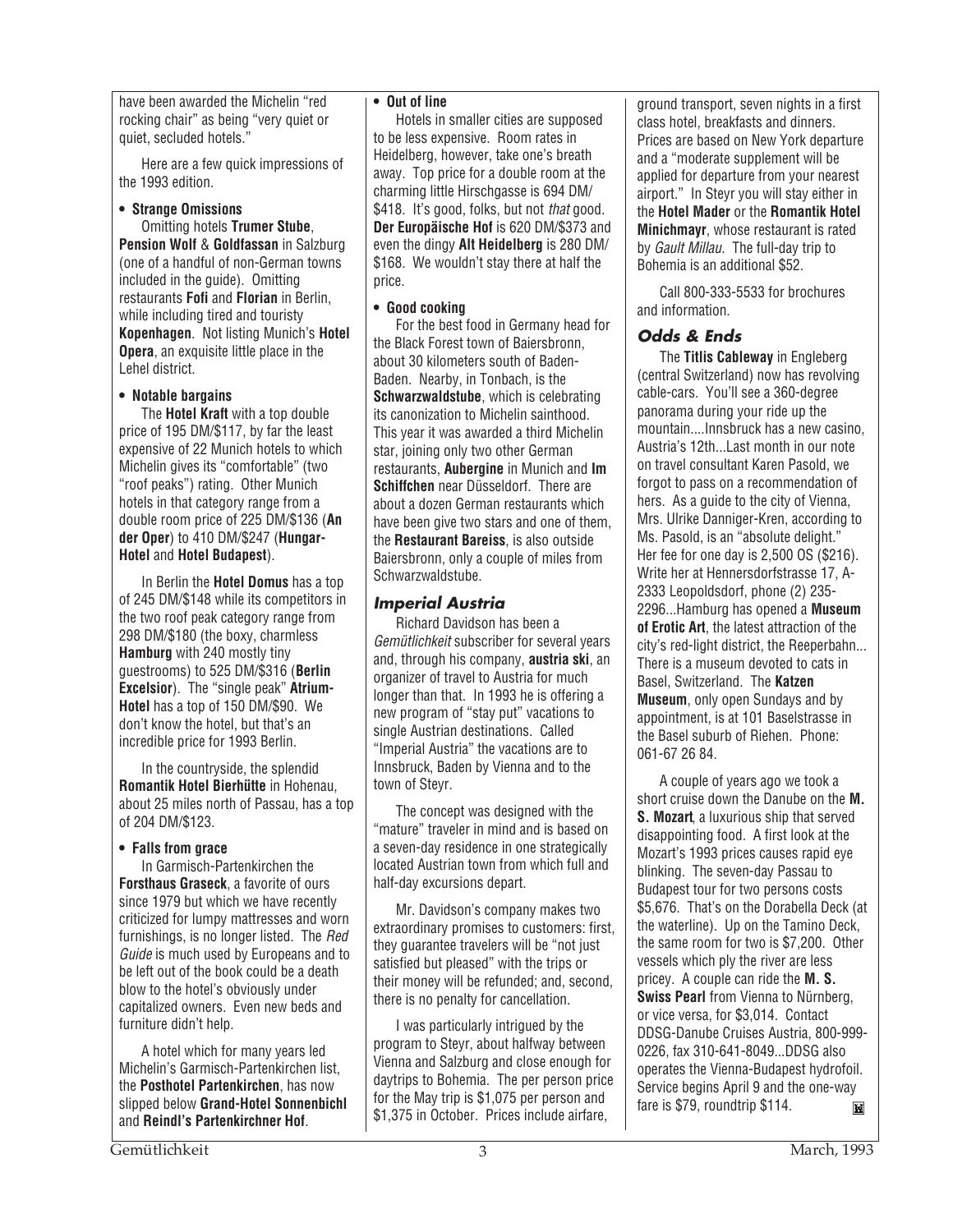### *BADGASTEIN HOTELS Continued from page 1*

Badgastein, the Grüner Baum. We finally decided to find out what all the excitement was about. Did we like it? Let's just say its the best country hotel we've reviewed in the six-plus years of publishing *Gemütlichkeit*.

What the Grüner Baum doesn't have, you won't need. This luscious hideaway is an enclave of half a dozen or so buildings set in a private Alpine valley (Kötschachtal), surrounded by craggy, forested mountains. Winding through the 175-acre property, past the tennis courts and the outdoor swimming pool, is an energetic, crystal clear mountain stream. Just over a footbridge is the Kösslerhaus which contains the hotel's spa, the beauty treatment center, the indoor swimming pool and several guest rooms and apartments.

There are three restaurants, Ganghoferstüberl, Rösslstube and Hochzeitsstube. Three nights a week there is live music in the Rösslstube, from dance orchestras to zither music. A pianist plays every day at 4 p.m. — tea time. The centerpiece of the bar is a sculptured grizzly bear fountain that sometimes spouts Kir Royale. In its large fireplace, the hotel will sometimes spit-roast a whole pig. When the sun shines, meals can be taken in the garden restaurant which on marginal days has a heated terrace.

The Grüner Baum schedules a full program of guest activities including picnics, hikes, bike tours, sleigh rides, tobogganing and barbecues. When we there, the Blumschein family took a horsedrawn wagon load of guests into the nearby mountains and served them a huge buffet breakfast. There are the usual cure therapies such as thermal baths, herbal baths, massages, mud packs, inhalation and sauna. For the various beauty treatments the hotel employs full-time cosmetologists. There is even a staff doctor and a fully staffed nursery for children of guests.

Only five minutes from the hotel is a nine-hole golf course. Weekday green fees are 280 AS (\$24) and a five-day pass is 1250 AS (\$109).

Of course, the hotel's public and guest rooms are decorated in the traditional but sumptuous Tirolean style with liberal doses of rich, hand-carved and inlaid wood, marble tiled floors, fine rugs and antiques. But not everything is traditional; the main dining room has a no smoking area.

Guest rooms are comfortable, quiet and come with five-star furnishings and amenities. We particularly liked Number 90 in the Kösslerhaus. It overlooks the creek and from its balcony is that stunning view up the valley toward the mountains. The bed is canopied and the bath roomy and gleaming. With breakfast and dinner, the per night cost for two persons is about 2400 AS (\$209).

You'll note we have rated the Grüner Baum as "offering significant value." That it does in any season, but in the off-season — May 14 through July 4 and September 19 through October 18, the rates are especially attractive: an apartment with bedroom, living room and balcony for two persons, depending on length of stay, ranges from 1960 to 2600 AS (\$170-\$226) *including* both breakfast and dinner.

By any standard, this is a great hotel. The setting is perfect. Grounds and interiors are beautifully maintained. Staff is friendly and efficient. All the services are offered.

Grüner Baum, Kötschachtal, A-5640 Badgastein, telephone 06434 25 160, fax 06434 25 16 25. Per person, per day rates including breakfast and lunch or dinner range from 730 to 1800 AS (\$64-\$157). Major cards. **Grüner Baum: V G \$**

### **Haus Hirt**



Walk around the Kaiser Wilhelm Promenade, near the end of the horseshoe, and you'll find Haus Hirt, a wonderfully comfortable, quiet little hotel spread across the hillside with great views over the Gasteiner Valley. CHOICE

Though it is no more than a 10 minute walk from the center of town, Haus Hirt feels like being deep in the countryside. Room Number 68 is a two-level apartment — sleeping area and bath are up a short flights of stairs — with a balcony and view of the valley. There is a small kitchen. For two persons with half-board the price is 1980 AS (\$172).

A comfortable corner double with balcony and valley view is Number 590 which rents for 690 AS per person (\$60) including breakfast and dinner.

The hotel has cure facilities and in the morning guests can participate in yoga and group exercise.

This is the kind of place to hide out in for a week or two. Take your walking shoes and some good books.

Haus Hirt, An der Kaiserpromenade, A-5640 Badgastein, telephone 06434 27 97, fax 06434 27 97 48. Singles 640 to 990 AS (\$56-\$86), doubles 1280 to 1980 AS (\$112 to \$172). **Haus Hirt: III G \$**

### **Villa Solitude**

One of Austria's newest castle hotels is the Villa Solitude on Kaiser Franz Joseph Strasse, the horseshoe shaped main street. The house was originally a gift from an Austrian count to his mistress and is registered as an historic monument. It was the site of the signing of the Gasteiner treaty between Bismarck and Count Andrassy. The owners of the Grüner Baum, the Blumschein family, purchased EDITOR'S CHOICE.<br>CHOICE

*Continued on page 8*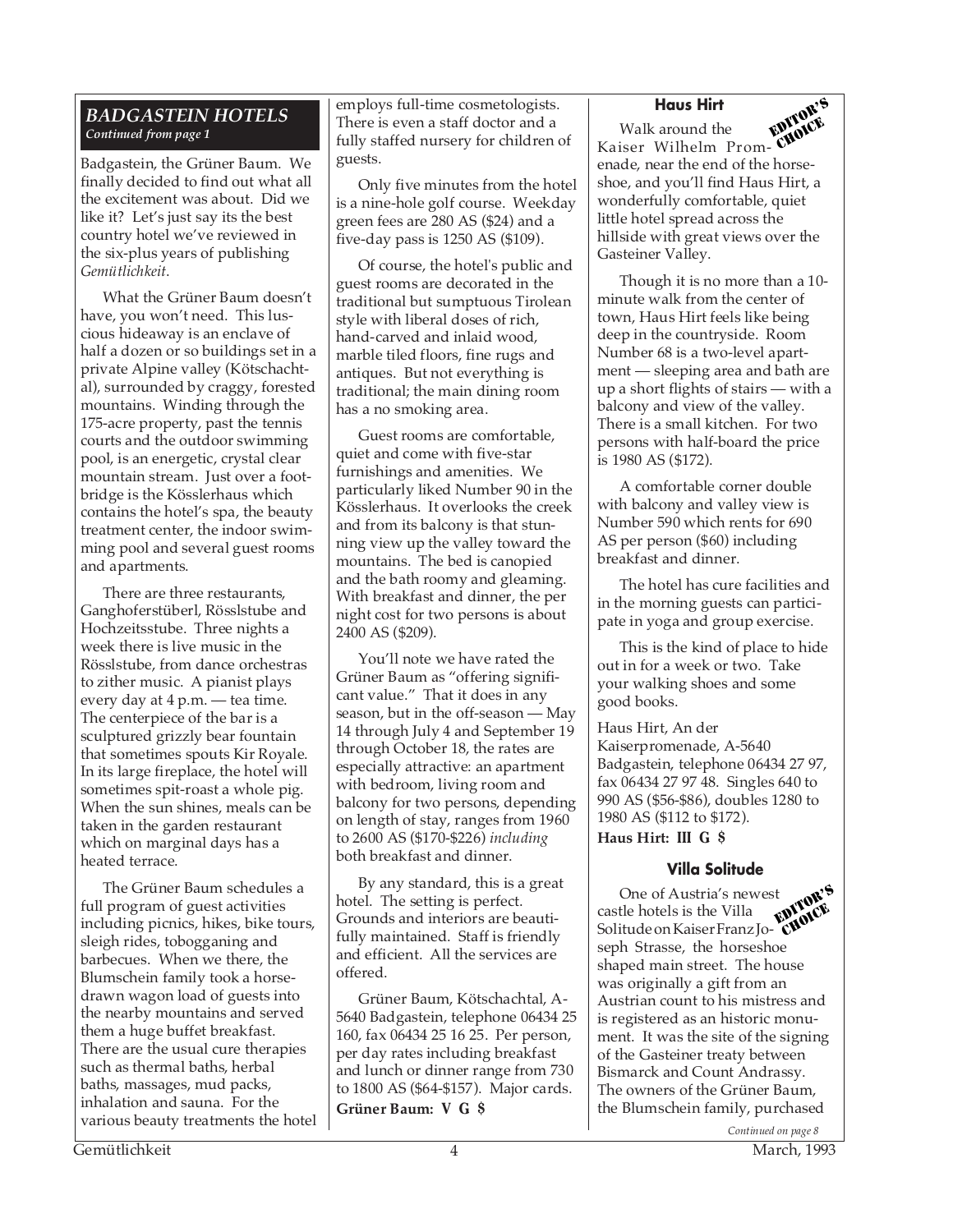

trip from Salzburg south to Badgastein can become much more interesting by taking a

less traveled route, part of which involves a delightful "yellow road" from Maria Alm (southeast of Saalfelden) to Route 311, or another — though much less direct — east to Bischofshofen. You'll need a detailed map such as Mair's *Die Generalkarte #7* for Austria.

Out of Salzburg, take any road to Bad Reichenhall. From there, follow the little yellow road past Thumsee and pick up Route 21 to the Austrian border. Then take Route 312 past Unken in the direction of Lofer. (If you are coming from Munich, take the Traunstein exit, head south through Inzell on Route 305, and then turn toward Lofer where the road intersects Route 21.)

From Lofer there are views of several mountain peaks and the drive on to Saalfelden is through the Saalach Valley beside the Saalach River. Along the way are caves open for tours and places to stop for a wander through wooded gorges.

At Saalfelden, turn toward Maria Alm then on to Dienten. Maria Alm is a very picturesque little village with many hotels and restaurants, and an abundance of flowers decorating the buildings. The road from there to Dienten is

### **Yellow Roads SALZBURG TO BADGASTEIN**

quite interesting, particularly that portion past Hintertal. But from there on it is narrow, seldom more than a car and a half wide and



climbs to a summit shortly before arriving at Dienten. The trip from Maria Alm to Dienten is, as the Mair's map indicates, quite scenic and there is an abundance of flower-covered houses. It is an interesting driving experience.

Dienten, a ski resort, is an exceptionally beautiful town. Buildings are decked completely with flowers. One house was covered with fuchsias.

Here you have a decision to make. Your first option is to go straight south. This

road, to the main highway between Zell am See and St. Johann, is very narrow and mostly only wide enough for one car. (Too narrow for a yellow line in the middle). There are turnouts, of course, but traffic is light and there are few trucks. The road is curvy and most of the way is downhill to Route 311. At this point a turn to the west will take you to Zell am See or on to Kitzbühl. If you cross 311 and continue south, you enter the beautiful Gasteiner Valley leading to Bad Hofgastein and Badgastein.

The other option at Dienten is to continue east through Mülbach and on to Bischofshofen by way of the *Hoch Königstrasse*. Though this a

lesser road even than a "yellow road" (the map shows it in white with gray borders) it is paved and well marked. It, too, is a lovely drive.

At Bischofshofen be sure to follow the Zell am See signs or you'll end up on the freeway to Salzburg or Graz. Once back on red

road 311 heading west toward Zell am See, you'll soon see signs for the road south to Badgastein.

*This drive was first suggested to us by our "Yellow Roads" guru, John K. Bestor, who also wrote this piece. You'll be rewarded whichever route you choose.* M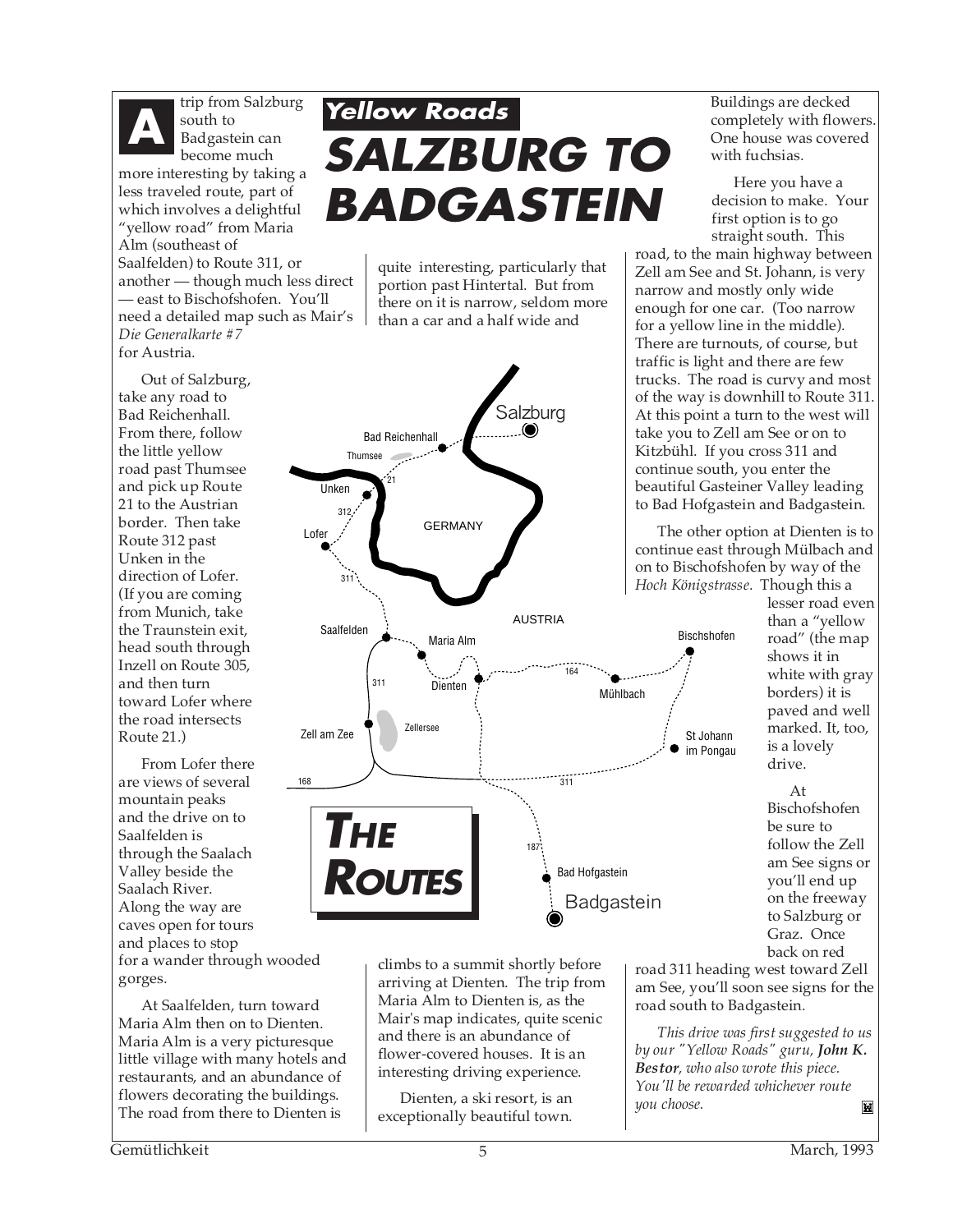### *SWISSAIR DEAL Continued from page 1*

For travel from the U. S. to Europe, between April 1 and October 31, for Gemütlichkeit subscribers who *book and purchase tickets directly* with Swissair, the airline will reduce fares as follows:

| Economy Class or "sale" fares \$100 |       |
|-------------------------------------|-------|
| <b>Business Class fares</b>         | \$400 |
| <b>First Class fares</b>            | \$600 |

At press time, these were three examples of Swissair's roundtrip fares from the U. S. to Switzerland.

|       | Sale Fare Subs. Fare |
|-------|----------------------|
| \$918 | \$818                |
| \$818 | \$718                |
| \$718 | \$618                |
|       |                      |

In *some* instances, connections to other European cities are included in these prices.

**Here is the procedure for obtaining the price reductions: Call Swissair's main reservations number, 800-221-4750. Book the best fare available at the time you wish to travel. Then, to purchase tickets, call 800-238-0399 and ask for Shirley. She will issue your tickets at the reduced fares after verifying with our office that you are an active subscriber. You must follow this procedure to obtain the lower fares.**

You may purchase as many tickets as you wish as long as the traveling party is accompanied in a least one direction by a *Gemütlichkeit* subscriber.

### **More Airfare News**

LTU Summer Prices

German airline, **LTU**, is offering these roundtrip prices to Germany for travel from June 1 through August 31:

| New York    | \$598 |
|-------------|-------|
| Miami       | \$698 |
| Los Angeles | \$798 |

Children's discounts range from 10% to 75% of the above fares, depending on their age.

### Phone 800-888-0200.

DER Tours Summer Prices

|                                     | DER Tours, the large, Germany-      |  |
|-------------------------------------|-------------------------------------|--|
| based travel wholesaler, purchases  |                                     |  |
| in bulk — mostly from <b>United</b> |                                     |  |
|                                     | Airlines - and resells at discount  |  |
|                                     | prices. Here is a sampling of their |  |
| current, mid-week high-season fares |                                     |  |
| for roundtrip travel between the    |                                     |  |
| U.S. and Frankfurt during the       |                                     |  |
| period June 1 and September 30:     |                                     |  |
| Atlanta                             | \$779                               |  |
| Chicago                             | \$779                               |  |
| Dallas                              | \$819                               |  |
| Denver                              | \$819                               |  |
| Kansas City                         | \$819                               |  |
| Los Angeles                         | \$869                               |  |
| Miami                               | \$729                               |  |
| New York                            | \$689                               |  |
| Phoenix                             | \$919                               |  |
| San Francisco                       | \$869                               |  |
| Seattle                             | \$919                               |  |
|                                     |                                     |  |

Go through a travel agent to book these fares. Frequent flyer mileage is credited. M

## **READERS' FORUM**

### **No Vacancy**

Recently you wrote about the advantages of *Ferienwohnung*. The main disadvantage we have found is that there is rarely a vacancy during the summer months. We spent the summer of '92 in Prien, Germany, and never saw a *frei* sign on a *Ferienwohnung.* The signs always indicated no vacancy. However, during the winter months, the vacancy signs appeared.

Our favorite place in Germany, Austria, Switzerland is Wengen, Switzerland. We can't say enough about the quiet beauty of this mountain village. The **Hotel Belvedere** served an outstanding evening meal on the Swiss National Day in August. Mindy Sharp,Camarillo CA

*(Ed. Note: Ms Sharp makes a good point. Our story should have pointed out that the Becker's off-season travel method of not making reservations for Ferienwohnung [vacation apartments] might be difficult to duplicate during the summer. Advance reservations would no doubt be required at that time of year.)*

### **Lost Issue**

I would like to order another copy of the issue you wrote about Kandern's **Zur Weserei**. Mine blew out of the window on the autobahn as I was reading it to my husband and was smashed against the grill of the car behind us for many kilometers. We managed to find the hotel anyway, with many questions, and it was wonderful as was the restaurant. We were there in early December and although the hotel was not crowded at all, the restaurant was packed, so we were very glad we had reservations — per your suggestion.

Out third time at **La Residence** in Lausanne and still love it.

Food at **Gasthaus zum Löwen** in Stauffen (about 20 kilometers outside Freiburg) was suberb; stayed at **Markgräflerhof** in Freiburg and agree with you on all counts.

Suggest you review **De Zaehringen Auberge** in Fribourg (Switz.). What a masterpiece; ancient beauty, food was better than excellent and we were given a tour of the entire old home. Will come back to stay for sure. The big suite was filled with carvings and paintings from the 13th century and packaged with dinner, wine, etc., it was about \$200 — a gem!

For a hotel near the Zürich Airport we surely would choose **Mövenpick** over **Novotel** next time. Janis Struckman Western Springs Il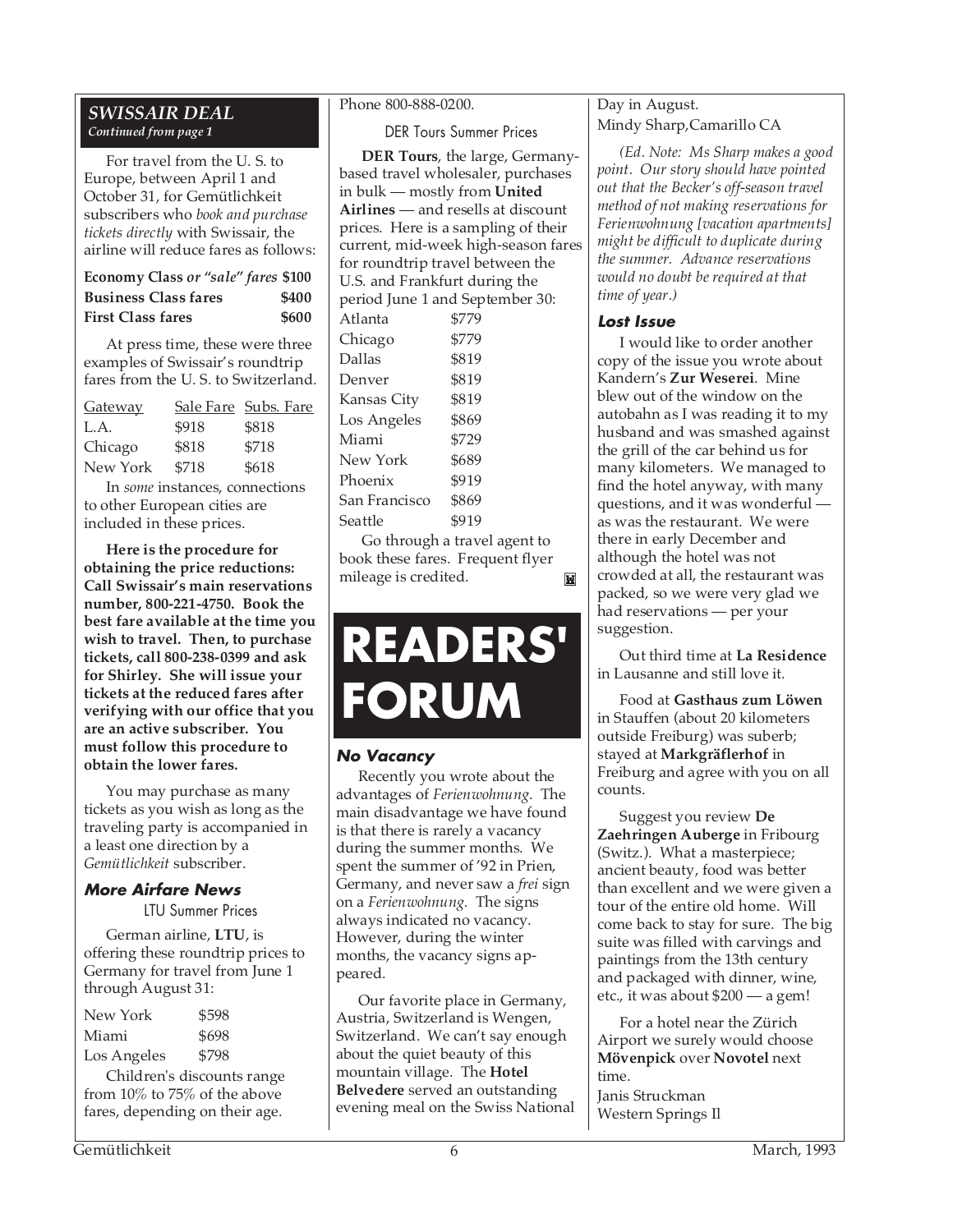*(Ed Note:* Gemütlichkeit *gives two-stars, "outstanding food and service," to the restaurant of the Hotel Markgräflerhof. The hotel offers simple but decent accommodations.)*

The **Hotel Gasthof Dragoner** is conveniently located on Highway 17 and 23 just north of Oberammergau in Peiting. It is an easy drive to Füssen, Garmisch-Partenkirchen, etc., even a day's shopping trip to Innsbruck and Swarovski Crystal Factory Store in Waten.

Jim Draper & David Oplet Belleville, IL

*(Ed. Note: Mr. Oplet & Mr. Draper enclosed a brochure from this attractive hotel showing the highest priced double room is 130 DM (\$78).*

### **No On Budpest's Nemzeti**

Bob Gillespie, of Lake Bluff, Illinois, takes issue with us regarding the moderately-priced **Hotel Nemzeti** in Budapest. Mr. Gillespie recently stayed there on business and says he will not go back. He termed the hotel "worn, tired and devoid of charm." For a less expensive Budapest alternative to the five-star hotels clustered along the river, Mr. Gillespie recommends the **Hotel Gellert** which he says is at least interesting and has some charm.

He highly recommends a hotel in Achern near Baden-Baden, the **Götz Sonne-Eintracht**, which he puts in the same category of the **Hotel Anker** (a favorite of many *Gemütlichkeit* subscribers in Marktheidenfeld, about 45 minutes east of Frankfurt.)

### **A Hotel in Bavaria**

Victor Obninsky of Tiburon, California, — the first person, incidentally, to tout us on the **Hotel Geiger** in Bertchesgaden (1992 *Gemütlichkeit* "Hotel of the Year") — likes the **Hotel Alpenhof** in Murnau. "Only a half-hour from Munich, Oberammergau and Wieskirche and 15 minutes from Garmisch-Partenkirchen. A very good hotel off the road with a fine

breakfast and Alpine view."

**Rustic Swiss Gem**

M. L. Cox of Scottsdale, Arizona, recommends the **Bietschhorn**, a pension in the village of Kippel, in a mountain valley near the Lötschberg tunnel which connects Kandersteg with the Rhône Valley (*Gemütlichkeit*, April, 1992). He has particular praise for the food. According to Mr. Cox, the Bietschhorn is rustic, far off the beaten track and offers such atmospheric touches as a St Bernard guarding the second floor and straw mattresses. He swears they are comfortable.

### **Frankfurt Restaurant**

Dr. John Feist of Pittsburgh likes Frankfurt's **Ristorante Bel' Mondo**. "An excellent and *gemütlich* northern Italian restaurant in a sedate residential section. Reasonably priced." The Bel' Mondo is at Kettenhofweg 64, telephone (069) 725881.

### **Grüner Baum Supporter**

Our travel agent, a Swiss woman, said "Mr. and Mrs. Miller if you are going to that area, you must stay at my most favorite place in all of Europe...the hoteldorf **Grüner Baum** in Badgastein." When the Swiss lady says "you must" we've learned to heed her instructions.

If we ever hit the lottery or get \$4 million from a rich uncle you will quickly receive our address change showing us at the Grüner Baum. It's a former hunting lodge that the Kaiser stayed at — old money to say the least. It's out in the boondocks about six or seven miles from town; the cab is a horse and wagon or a four-horse sleigh. It's a spa, a retreat, a lover's nest, a hiker's dream, etc., etc. We've referred four other couples there over the past year. We all want to live there.

Go there and check it out. I'll bet it qualifies for a "G" Award. Hamp & Sue Miller, New Brunswick NJ

M



**Vienna Opera Dark For 18 Months**

The **Vienna Statsoper** will use the summer break — normally July and August — plus the period from September through mid-December 1994 to do some reconstruction of its stage and install a state-of-the-art hydraulics system. While the opera house is closed the company will tour Japan and then set up a temporaray home at **Theater an der Wien**. More details are expected in June.

### **The Hofberg Reopens**

Major portions of Vienna's Imperial Palace which were closed for repair following the November fire have been re-opened. These include the **Imperial Treasury** (in our view one of Vienna's most fascinating exhibits), the Grand Hall of the **Austrian National Library** and the famous **Spanish Riding School**.

### **Eastern Germany Castle Hotels**

The Castle Hotel Association, **Gast im Schloss**, has added two hotels in eastern Germany, the first properties in the new states to be accepted by the association.

Newcomer **Schloss Eckberg** is a 19th century neo-gothic structure built on a hill at the edge of the Elbe river and surrounded by a 37-acre park with pond and rock garden.

The town of Eisenach is best known for Wartburg Castle, a German national monument built 925 years ago. It is where Martin Luther completed his translation of the New Testament. Richard Wagner used the castle as the setting for his opera *Tannhauser*. A portion of the castle has been converted and is now the **Wartburghotel**.

*Continued on page 8* The *Gast im Schloss 1992/93*